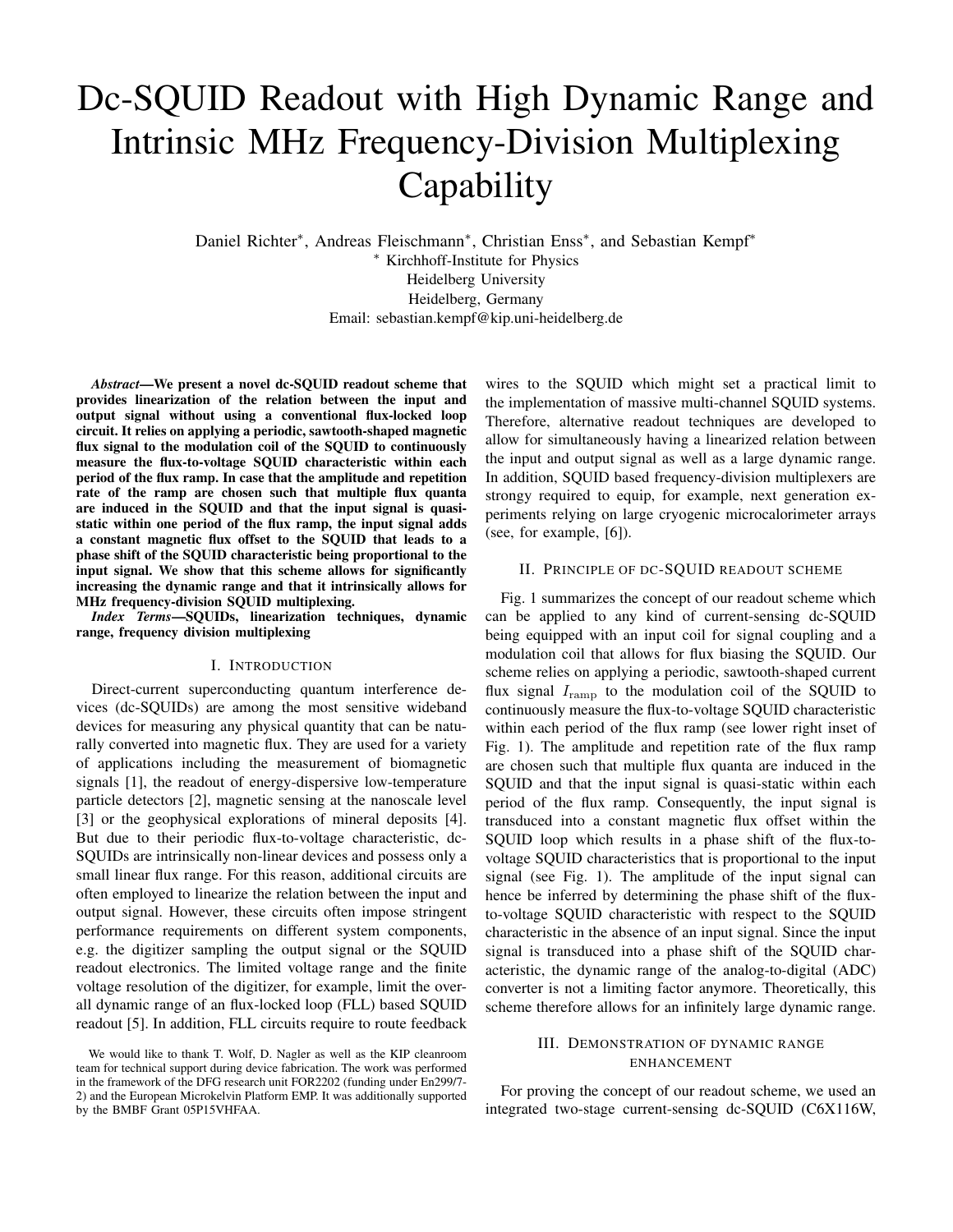

Fig. 1. Reconstructed magnetic flux change  $\Phi_{\text{meas}}$  versus the applied magnetic flux change  $\Phi_{\text{in}}$  using the dc-SQUID readout scheme discussed within this paper. The upper left inset depicts the used readout configuration and the lower right inset displays the measured flux-to-voltage SQUID characteristic for  $\Phi_{\text{in}} = 0 \Phi_0$  (red line and dots) as well as  $\Phi_{\text{in}} = 0.35 \Phi_0$ .

PTB Berlin) that was current-biased and read out openloop using a commercial SQUID electronics (XXF-1, Magnicon GmbH). We connected an arbitrary function generator (HMF2550, Rhode&Schwarz GmbH & Co. KG) as well as a  $10 \text{ k}\Omega$  resistor in series to the feedback coil of the first-stage-SQUID and connected a test signal generator to the input coil of the first-stage SQUID. The amplitude and repetition rate of the flux ramp were  $4.2 \Phi_0$  and 1 MHz, respectively. Both, the flux ramp as well as the SQUID output signal were digitized using a 14 bit ADC with a sampling rate of 50 MSPS. For determining the phase shift, two periods of the SQUID characteristic within each flux ramp were used in order to allow transients to settle. The range of the input signal was limited by the used signal generator as well as the resistor connected in series and could be varied between  $100 \,\mathrm{m}\Phi_0$  and  $2500 \,\Phi_0$ . Noise measurements were performed without applying an input signal.

Fig. 2 shows exemplarily the reconstructed signal of a  $2500 \Phi_0$  (peak-peak) triangular signal with a repetition rate of 50 Hz as well as the measured noise spectrum in the absence of an input signal. We observe a linear relation between the input and the reconstructed signal over the full input signal range, clearly demonstrating the linearization capability of our readout scheme. The measured noise level is about a factor 3 larger as compared to the noise level using a conventional FLL based SQUID readout. A part of this noise degradation (factor of about 2) can be explained by the fact that the SQUID characteristic is sampled at magnetic flux insensitive parts of the SQUID characteristics (see, for example, [7]). The reason for the remaining degradation is not yet fully understood and presently under investigation.

Taking into account the measured noise level as well as the maximal amplitude of the input signal (limited by the input



Fig. 2. a) Reconstructed magnetic flux amplitude  $\delta\Phi_S$  versus time t for a  $2500 \Phi_0$  (peak-peak) triangular signal with a repetition rate of 50 Hz and **b**) measured flux noise spectrum of the SQUID setup read out using our readout approach in the absence of any input signal. For the measurement, a flux ramp with an amplitude and repetition rate of  $4.2 \Phi_0$  and  $1 \text{ MHz}$  were used.

circuitry, see above), the dynamic range is 105 dB assuming the use of the full ADC bandwidth or 152 dB assuming a bandwidth of 10 Hz as used, for example, for geophysical explorations. Comparing these values to the dynamic range of the 14 bit ADC of 84 dB clearly shows that the dynamic range is significantly enhanced when using our readout scheme.

#### IV. MHZ FREQUENCY-DIVISION SQUID MULTIPLEXER

Transducing the input signal into a phase shift of the voltage-to-flux SQUID characteristic that is continuously measured allows to implement an easy-to-use MHz frequencydivision SQUID multiplexer. Fig. 3 shows a schematic circuit diagram of a four-channel MHz SQUID multiplexer that is based on this readout approach. The individual dc-SQUIDs are connected in series for simultaneously biasing them using a constant-current source and for measuring the output voltage drop of the whole series connection. The latter is the sum of the individual flux-to-voltage SQUID characteristics. The input coil (red coils in Fig. 3) is identical for each SQUID and is connected via the mutual inductance  $M_{\text{in}}$  to the associated SQUID. In contrast, the different modulation coils (blue coils in Fig. 3) are coupled with different strengths  $M_{\text{fb,SO}i}$  $(i = 1, \ldots, 4)$  to the associated SQUIDs and are connected in series. This allows for applying a common flux ramp to all SQUIDs that induces a different number of flux quanta in each SQUID due to the different values  $M_{\text{fb,SQ}i}$ . This results in a different period of the flux-to-voltage characteristic for each SQUID within a frame of the flux ramp. Since all SQUID characteristics are combined into a single voltage signal, the summed voltage signal contains different carrier signals those frequencies are defined by the period of the related SQUID characteristic. When simultaneously monitoring the phase of each carrier signal, e.g. by using software defined radio as used for reading out microwave kinetic inductance detectors